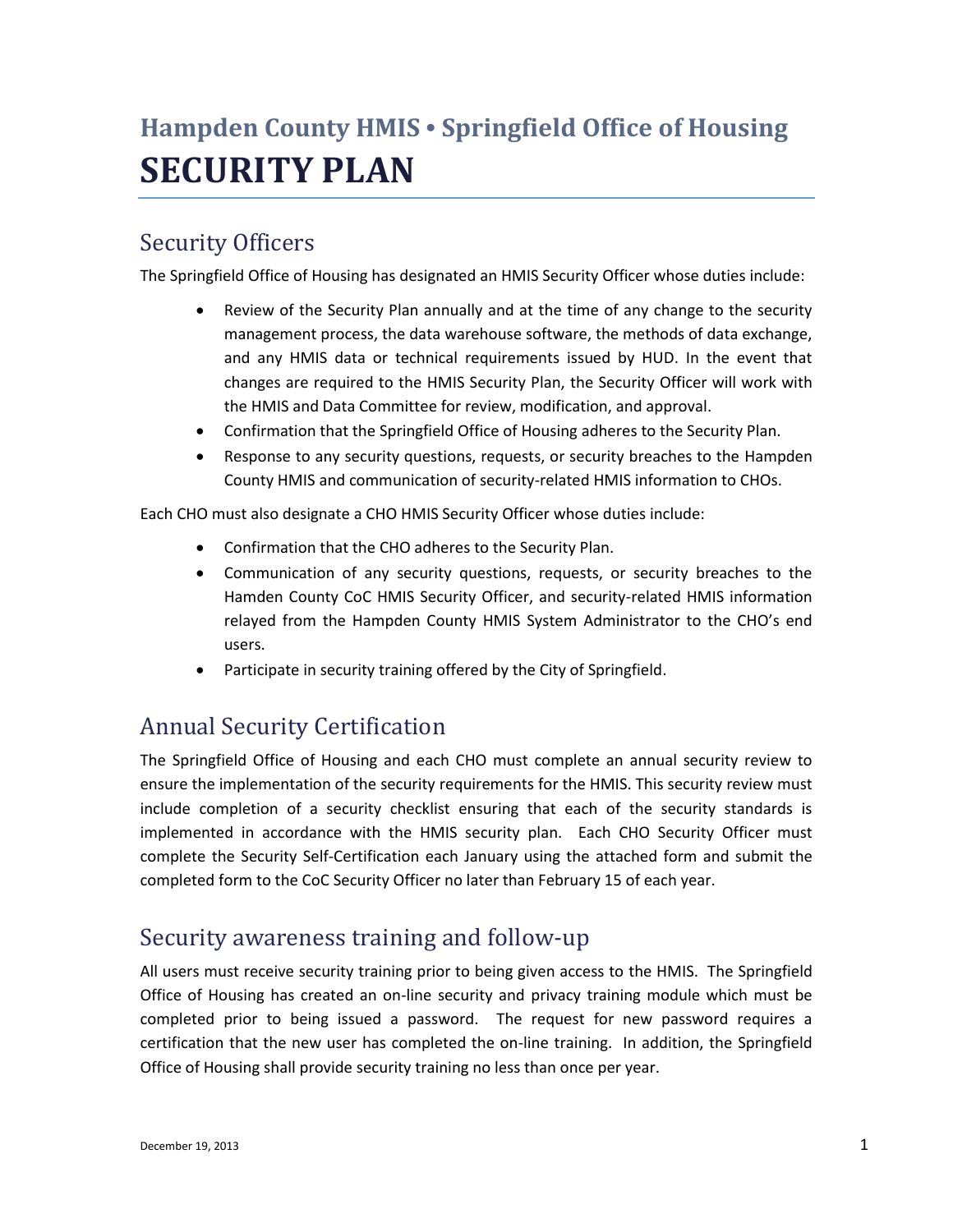# Reporting security incidents

The HMIS Lead has created the following policy and chain of communication for reporting and responding to security incidents.

#### Security Incidents

All HMIS users are obligated to report to their agency HMIS Security Officer suspected instances of noncompliance with policies and procedures that may leave HMIS data vulnerable to intrusion. Each CHO is responsible for reporting any security incidents involving the real or potential intrusion of the Hampden County HMIS to the Springfield Office of Housing. The Springfield Office of Housing is responsible for reporting any security incidents involving the real or potential intrusion of the Hampden County HMIS to the Hampden County CoC Steering Committee.

#### Reporting Threshold

HMIS users must report any incident in which unauthorized use or disclosure of PII has occurred and any incident in which PII may have been used in a manner inconsistent with the CHO Privacy or Security Policies. Security breaches that have the possibility to impact the Hampden County HMIS must be reported to the HMIS Administrator.

#### Reporting Process

HMIS users will report security violations to their CHO HMIS Security Officer. The CHO HMIS Security Officer will report violations to the Springfield Office of Housing HMIS Security Officer. Any security breaches identified by Social Solutions ETO will be communicated to the Springfield Office of Housing Security Officer and System Administrator. The System Administrator will review violations and recommend corrective and disciplinary actions to the HMIS and Data Committee and the Steering Committee, as appropriate. Each CHO will maintain and follow procedures related to internal reporting of security incidents.

#### Audit Controls

Social Solutions maintains an accessible audit trail within ETO that allows the Hampden County HMIS Administrator to monitor user activity and examine data access for specified users. The Hampden County HMIS Administrator will monitor audit reports for any apparent security breaches or behavior inconsistent with the Privacy Policy outlined in these policies and procedures. In addition, CHO Site Managers are required to run audit reports on all HMIS user staff two times per year and submit these audit reports to the Hampden County HMIS Administrator.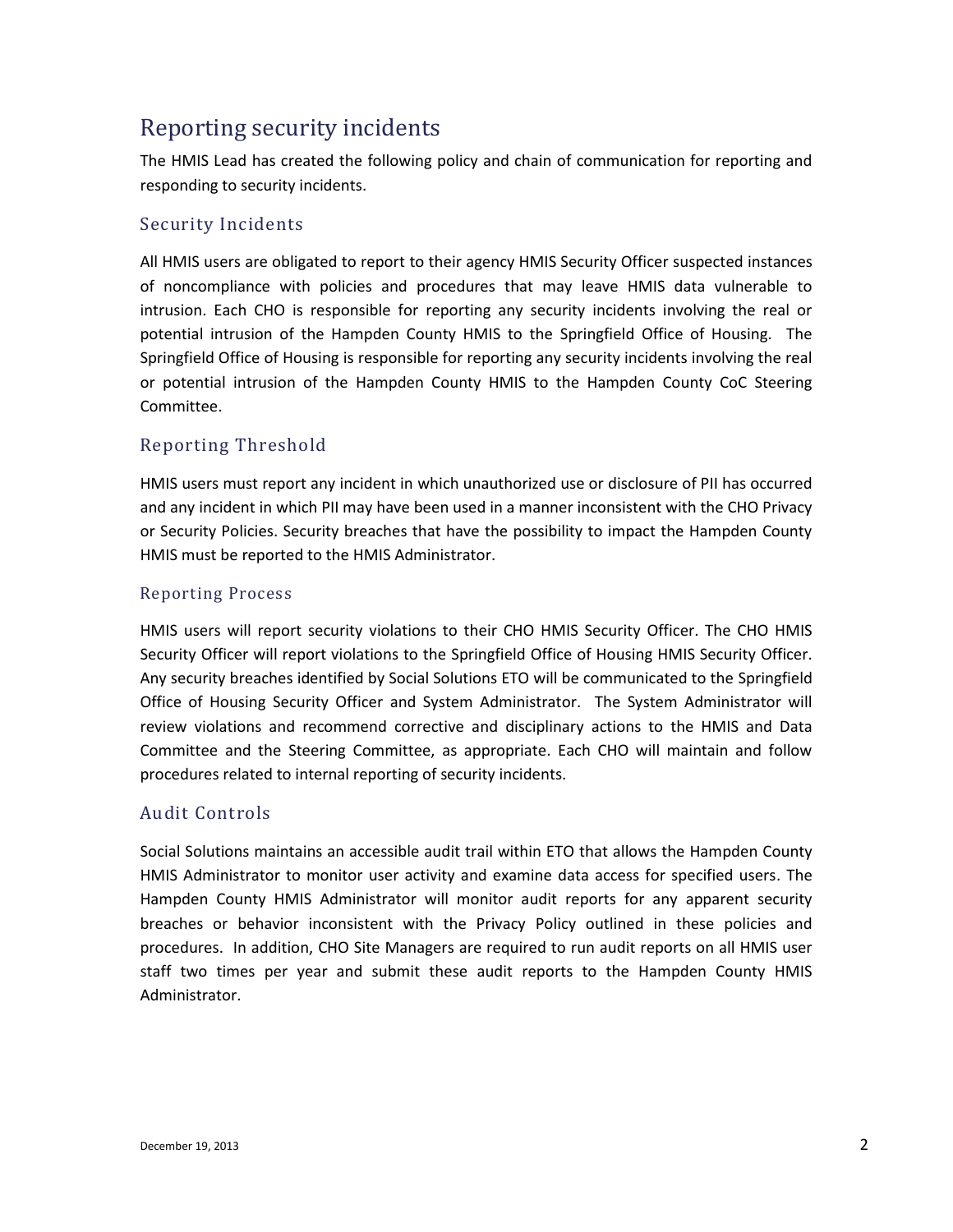# System Security

Each CHO must apply system security provisions to all the systems where personal protected information is stored, including, but not limited to, a CHO's networks, desktops, laptops, minicomputers, mainframes and servers.

#### User Authentication

A CHO must secure HMIS systems with, at a minimum, a user authentication system consisting of a username and a password. Passwords must be at least eight characters long and meet reasonable industry standard requirements.

Using default passwords on initial entry into the HMIS application is allowed so long as the application requires that the default password be changed on first use. Written information specifically pertaining to user access (e.g., username and password) may not be stored or displayed in any publicly accessible location. Individual users must not be able to log on to more than one workstation at a time, or be able to log on to the network at more than one location at a time.

#### Virus Protection

A CHO must protect HMIS systems from viruses by using commercially available virus protection software. Virus protection must include automated scanning of files as they are accessed by users on the system where the HMIS application is housed. A CHO must regularly update virus definitions from the software vendor.

#### Firewalls

A CHO must protect HMIS systems from malicious intrusion behind a secure firewall. Each individual workstation does not need its own firewall, as long as there is a firewall between that workstation and any systems, including the Internet and other computer networks, located outside of the organization. For example, a workstation that accesses the Internet through a modem would need its own firewall. A workstation that accesses the Internet through a central server would not need a firewall as long as the server has a firewall.

#### Physical Access to Systems with Access to HMIS Data

A CHO must staff computers stationed in public areas that are used to collect and store HMIS data at all times. When workstations are not in use and staff is not present, steps should be taken to ensure that computers and data are secure and not usable by unauthorized individuals. After a short amount of time, workstations should automatically turn on a password protected screen saver when the workstation is temporarily not in use. If staff from a CHO will be gone for an extended period of time, staff should log off the data entry system and shut down the computer.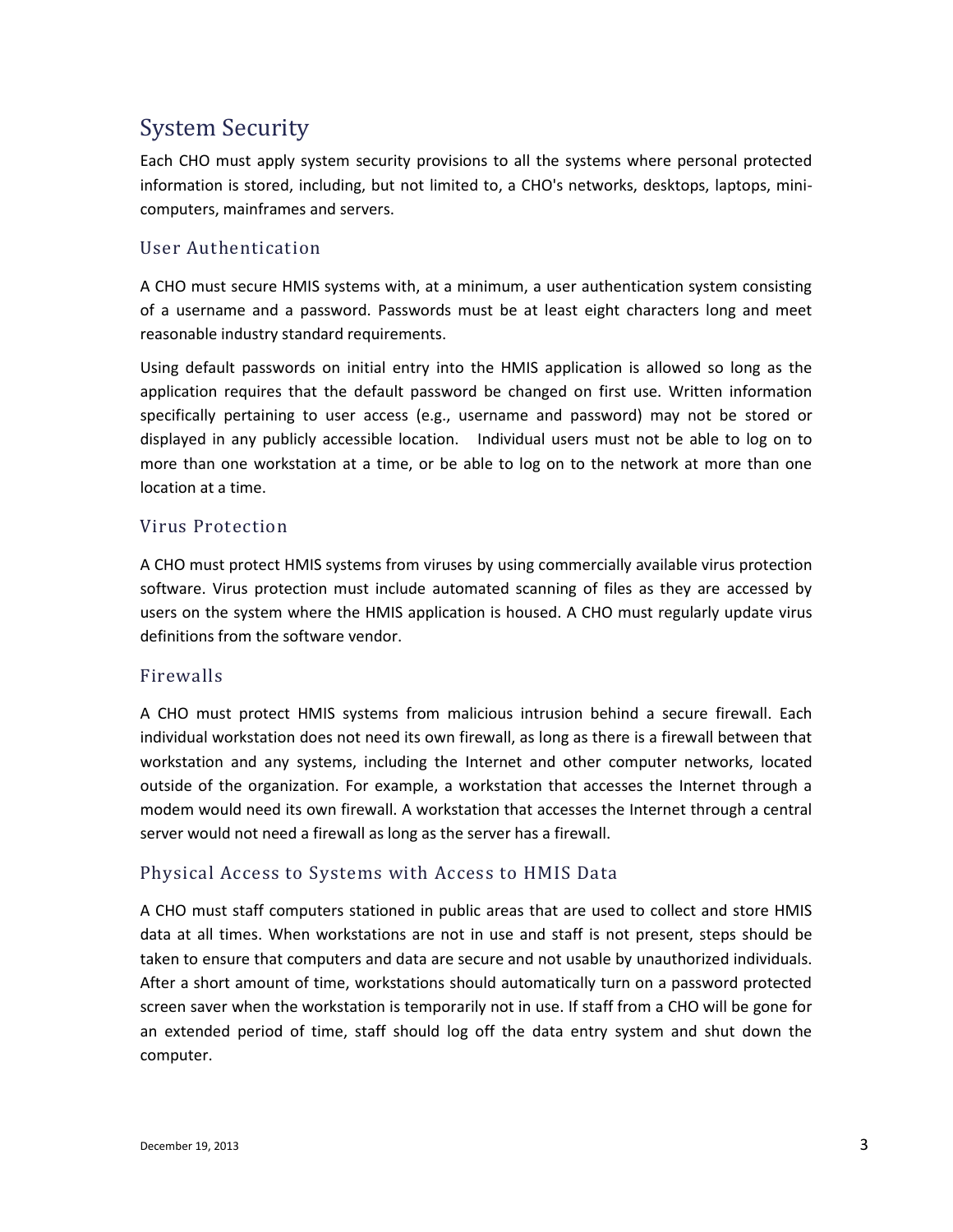# Hard Copy Security

A CHO must secure any paper or other hard copy containing personal protected information that is either generated by or for HMIS, including, but not limited to reports, data entry forms and signed consent forms. A CHO must supervise at all times any paper or other hard copy generated by or for HMIS that contains PII when the hard copy is in a public area. When CHO staff is not present, the information must be secured in areas that are not publicly accessible.

Hard copies of data stored or intended to be stored in HMIS, regardless of whether the data has yet been entered into HMIS, will be treated in the following manner:

- 1. Records shall be kept in individual locked files or in rooms that are locked when not in use.
- 2. When in use, records shall be maintained in such a manner as to prevent exposure of PII to anyone other than the user directly utilizing the record.
- 3. Employees shall not remove records or other information from their places of business without permission from appropriate supervisory staff unless the employee is performing a function which requires the use of such records outside of the CHO's place of business and where return of the records by the close of business of would result in the undue burden on staff.
- 4. When staff remove records from their places of business, the records shall be maintained in a secure location and staff must not re-disclose the PII contained in those records except as permitted by these policies and procedures.
- 5. Faxes or other printed documents containing PII shall not be left unattended.
- 6. Fax machines and printers shall be kept in secure areas.
- 7. When faxing PII, the recipients should be called in advance to ensure the fax is properly managed upon receipt.
- 8. When finished faxing, copying or printing all documents containing PII should be removed from the machines promptly.

## Database Integrity

The CHO must not intentionally cause corruption of the Hampden County HMIS in any manner. Any unauthorized access or unauthorized modification to computer system information, or interference with normal system operations, will result in immediate suspension of HMIS licenses held by the CHO, and suspension of continued access to the Hampden County HMIS by the CHO.

The City will investigate all potential violations of any security protocols. Any user found to be in violation of security protocols will be subject to sanctions, as described in the HMIS Policies and Procedures Manual. Individual users may be subject to disciplinary action by the employer CHO.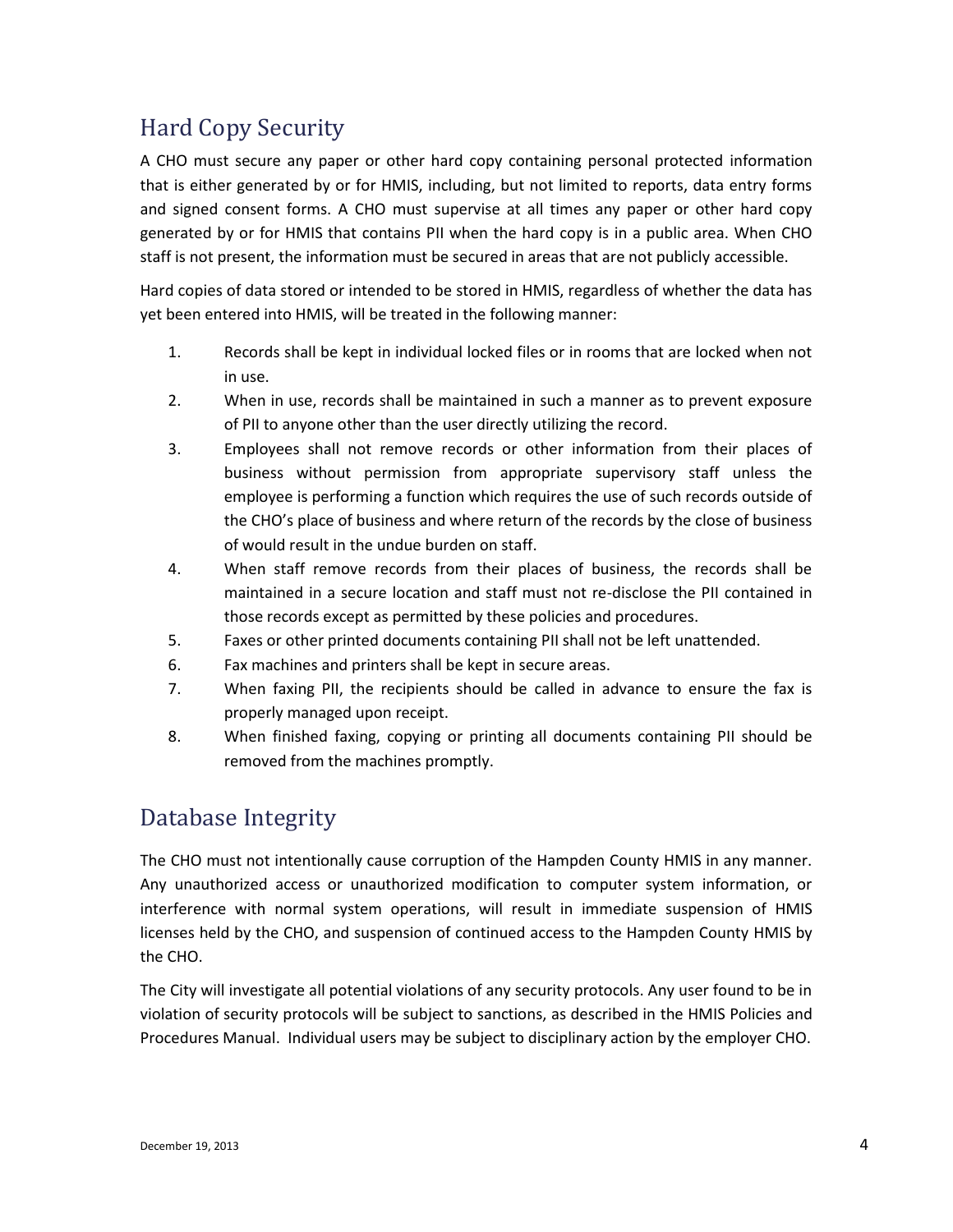# Disaster Recovery

Hampden County HMIS data is stored by Social Solutions in secure and protected off-site locations with duplicate back-up. In the event of disaster, the HMIS Administrator will coordinate with Social Solutions to ensure the HMIS is functional and that data is restored. The Springfield Office of Housing will communicate to CHOs when data becomes accessible following a disaster.

### Contracts and other arrangements

The HMIS Lead shall retain copies of all contracts and agreements executed as part of the administration and management of the HMIS or required to comply with HUD requirements for a five-year period.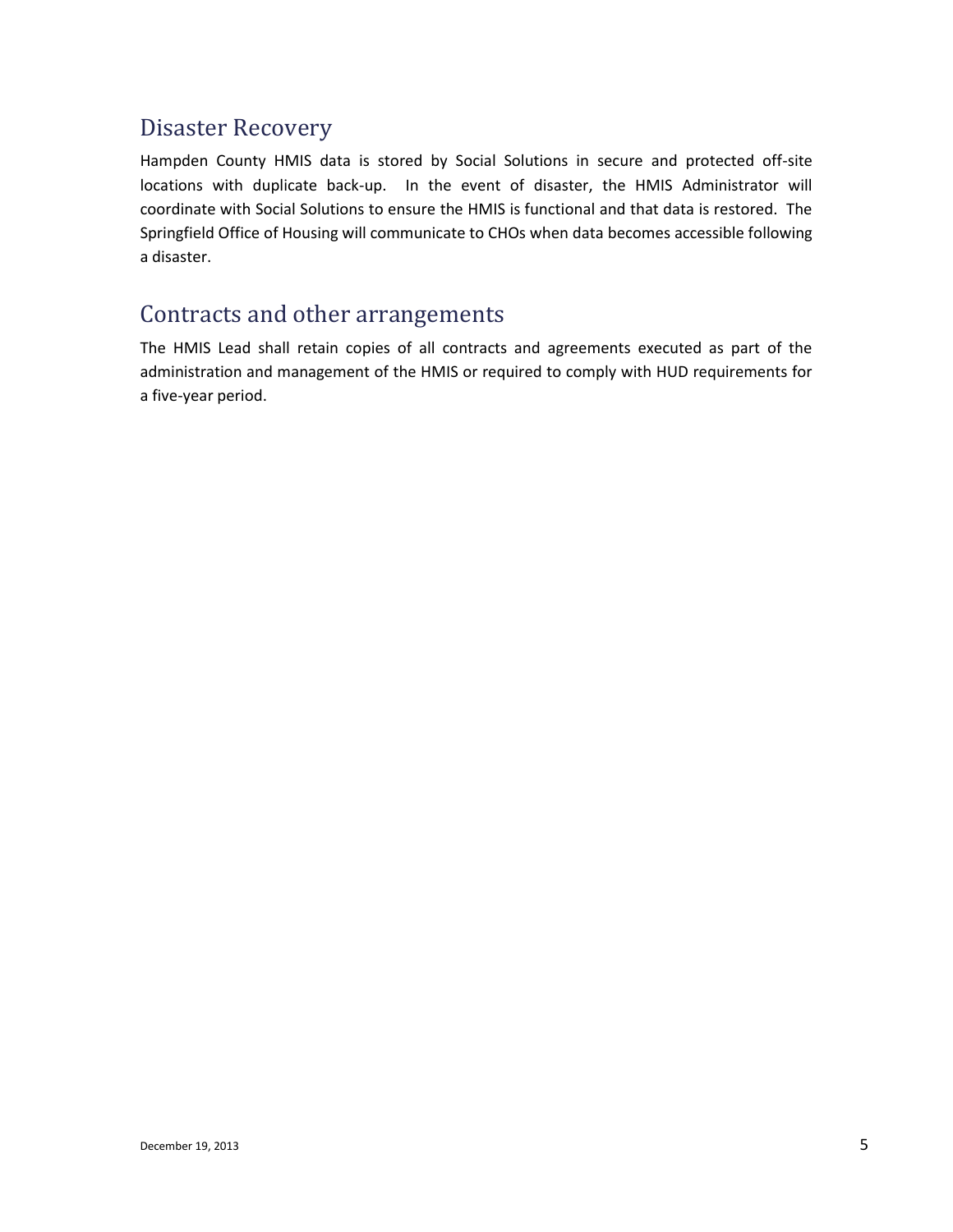# Hampden County HMIS CHO Security Certification

#### **Identification of Security Officer**

Organization Name

Security Officer

Name

Title

Phone

Email

Security Officer duties include, but are not limited to:

- Annually review the Security Certification document and test the CHO security practices for compliance.
- Using this Security Certification document, certify that the CHO adheres to the Security Plan or provide a plan for remediation of non-compliant systems, including milestones to demonstrate elimination of the shortfall over time. Communicate any security questions, requests, or security breaches to the Hampden County HMIS System Administrator and Security Officer.
- Communicate security-related HMIS information to the organization's end users.
- Complete security training offered by the HMIS Lead.
- Additional duties specified in the HMIS Participation Agreement.

#### **CHO Security Officer signature indicating understanding and acceptance of these duties:**

\_\_\_\_\_\_\_\_\_\_\_\_\_\_\_\_\_\_\_\_\_\_\_\_\_\_\_\_\_\_\_\_\_\_\_\_\_\_\_\_\_\_\_\_\_\_\_\_\_\_\_\_\_\_\_\_\_\_\_\_\_\_\_\_\_\_\_\_\_\_\_\_

Signature Date Date Date Date Date Date Date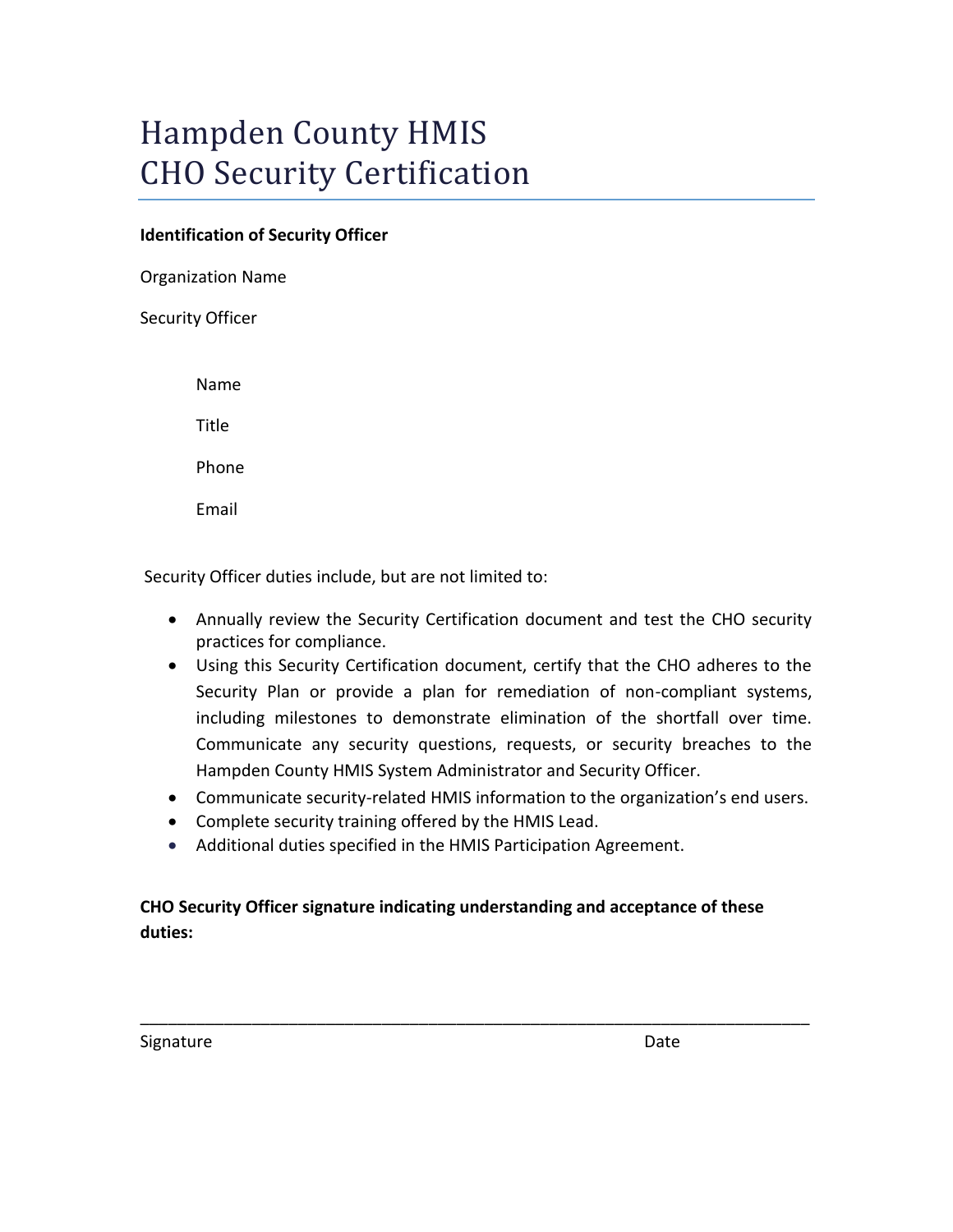Each organization is required to meet the following security requirements. If the requirement cannot be met at the time of the initial certification, you must indicate a date not later than three months after the initial certification by which you will have met the requirement. At that time, you will be required to submit an updated version of this form demonstrating your compliance.

|                  | Required policy              | Meets                                        | If no, date by  |
|------------------|------------------------------|----------------------------------------------|-----------------|
|                  |                              | Requirement                                  | which           |
|                  |                              | (Yes/No)                                     | compliance will |
|                  |                              |                                              | be met          |
| User             | Does the agency abide by     | All HMIS users at the agency are aware that  |                 |
| Authentification | the HMIS policies for unique | they should:                                 |                 |
|                  | user names and password?     | ___ Y ___ N NEVER share username and         |                 |
|                  |                              | passwords                                    |                 |
|                  |                              | __ Y ___ N NEVER keep usernames/             |                 |
|                  |                              | passwords in public locations                |                 |
|                  |                              | Y __ N NEVER use their internet              |                 |
|                  |                              | browser to store passwords                   |                 |
|                  |                              | Y ___ N All users have signed a receipt      |                 |
|                  |                              | of compliance for staff                      |                 |
| Hard Copy Data   | Does agency have             | Agency has procedure for hard copy PPI that  |                 |
|                  | procedures in place to       | includes:                                    |                 |
|                  | protect hard copy Personal   | (1) Security of hard copy files              |                 |
|                  | Protected Information (PPI)  | Y __ N Locked drawer/file cabinet            |                 |
|                  | generated from or for the    | ___ Y ___ N Locked office                    |                 |
|                  | HMIS?                        |                                              |                 |
|                  |                              | (2) Procedure for client data generated from |                 |
|                  |                              | the HMIS                                     |                 |
|                  |                              | Y __ N Printed screen shots                  |                 |
|                  |                              | __ Y __ N HMIS client reports                |                 |
|                  |                              | Y N Downloaded data into Excel               |                 |
|                  |                              | N Copy of above procedures is                |                 |
|                  |                              | available                                    |                 |
|                  |                              | __ Y __ N Agency trains all staff on hard    |                 |
|                  |                              | copy procedures                              |                 |
|                  | Does the agency dispose of   |                                              |                 |
| PPI              | or remove identifiers from a | Y __ N Agency has a procedure                |                 |
| Storage          | client record after a        |                                              |                 |
|                  | specified period of time?    | Describe procedure:                          |                 |
|                  | (Minimum standard: 7 years   |                                              |                 |
|                  | after PPI was last changed   |                                              |                 |
|                  | if record is not in current  |                                              |                 |
|                  | use.)                        |                                              |                 |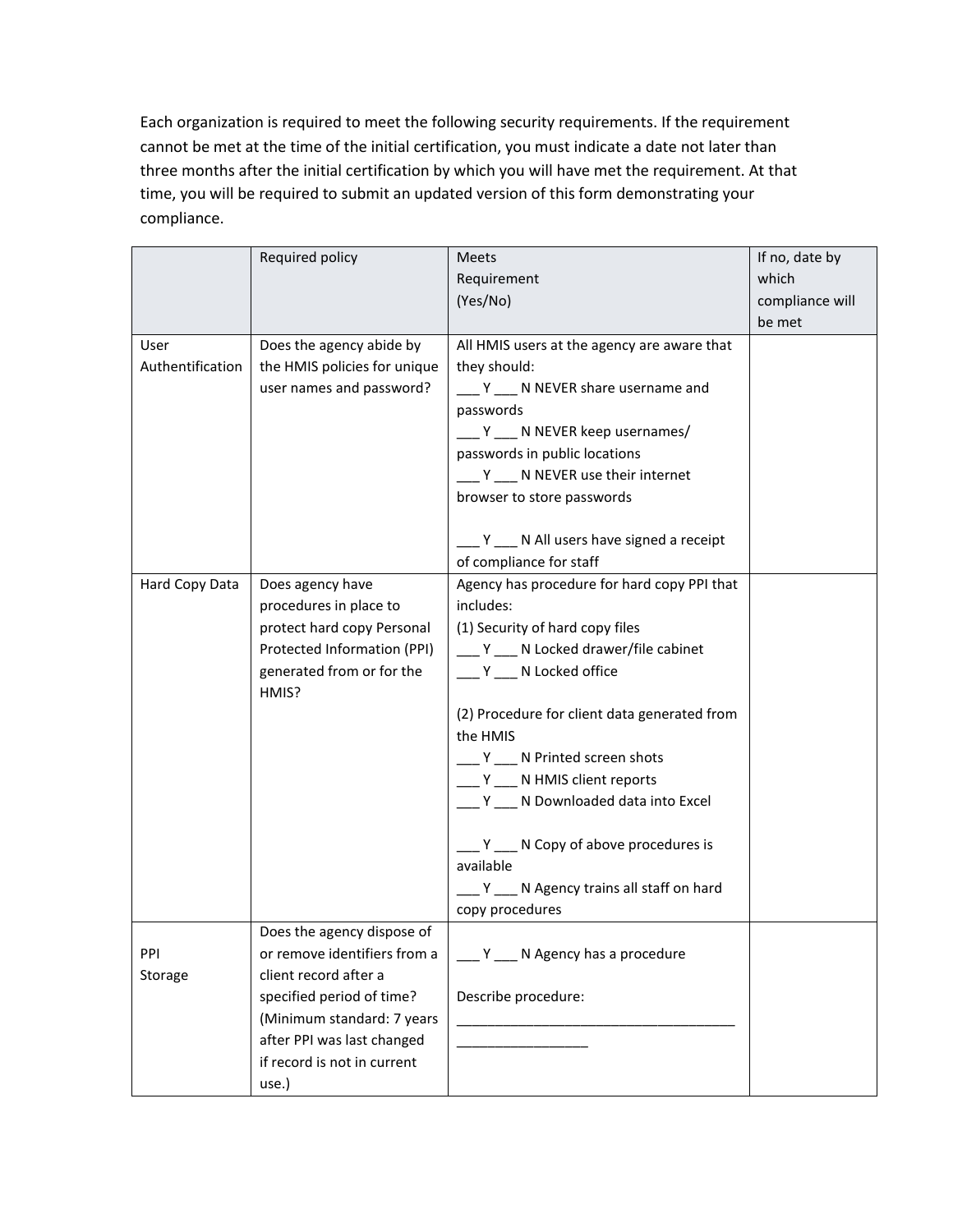| Virus      | Do all computers have virus                           | Virus software and version                                                                                                                                                                                                              |  |
|------------|-------------------------------------------------------|-----------------------------------------------------------------------------------------------------------------------------------------------------------------------------------------------------------------------------------------|--|
| Protection | protection with automatic                             |                                                                                                                                                                                                                                         |  |
|            | update? (This includes                                | Y ___ N Auto-update turned on                                                                                                                                                                                                           |  |
|            | non-HMIS computers if they                            |                                                                                                                                                                                                                                         |  |
|            | are networked with HMIS<br>computers.)                | Date last updated: $\frac{1}{\sqrt{2}}$ / $\frac{1}{\sqrt{2}}$                                                                                                                                                                          |  |
|            |                                                       | Person responsible for                                                                                                                                                                                                                  |  |
|            |                                                       | monitoring/updating:                                                                                                                                                                                                                    |  |
|            |                                                       |                                                                                                                                                                                                                                         |  |
|            | Does the agency have a                                | Single computer agencies:                                                                                                                                                                                                               |  |
| Firewall   | firewall on the network                               | __ Y __ N Individual workstation                                                                                                                                                                                                        |  |
|            | and/or workstation(s) to                              |                                                                                                                                                                                                                                         |  |
|            | protect the HMIS systems                              |                                                                                                                                                                                                                                         |  |
|            | from outside intrusion?                               |                                                                                                                                                                                                                                         |  |
|            |                                                       | Networked (multiple computer) agencies:                                                                                                                                                                                                 |  |
|            |                                                       | Y __ N Network firewall                                                                                                                                                                                                                 |  |
|            |                                                       |                                                                                                                                                                                                                                         |  |
|            |                                                       | Version: Were all the control of the control of the control of the control of the control of the control of the control of the control of the control of the control of the control of the control of the control of the contr          |  |
| Physical   | Are all HMIS workstations in                          | All workstations are:                                                                                                                                                                                                                   |  |
| Access     | secure locations or are they                          | $Y$ N In secure locations (locked ofcs)                                                                                                                                                                                                 |  |
|            | manned at all times if they                           | or manned at all times                                                                                                                                                                                                                  |  |
|            | are in publicly accessible                            | __ Y __ N Using password protected                                                                                                                                                                                                      |  |
|            | locations? (This includes                             | screensavers                                                                                                                                                                                                                            |  |
|            | non-HMIS computers if they<br>are networked with HMIS |                                                                                                                                                                                                                                         |  |
|            | computers.)                                           | All printers used to print hard copies from<br>the HMIS are:                                                                                                                                                                            |  |
|            |                                                       | __ Y __ N In secure locations                                                                                                                                                                                                           |  |
|            |                                                       |                                                                                                                                                                                                                                         |  |
|            |                                                       | Data Access:                                                                                                                                                                                                                            |  |
|            |                                                       | Y ___ N Users may access HMIS from                                                                                                                                                                                                      |  |
|            |                                                       | outside                                                                                                                                                                                                                                 |  |
|            |                                                       | the workplace                                                                                                                                                                                                                           |  |
|            |                                                       | Y __ N If yes, Agency has a data access                                                                                                                                                                                                 |  |
|            |                                                       | policy                                                                                                                                                                                                                                  |  |
| Data       | Does the agency have                                  |                                                                                                                                                                                                                                         |  |
| Disposal   | policies and procedures to                            | Y N Agency shreds all hardcopy PPI                                                                                                                                                                                                      |  |
|            | dispose of hard copy PPI or                           | before disposal                                                                                                                                                                                                                         |  |
|            | electronic media?                                     |                                                                                                                                                                                                                                         |  |
|            |                                                       | Before disposal, the Agency                                                                                                                                                                                                             |  |
|            |                                                       | reformats/degausses (demagnetizes):                                                                                                                                                                                                     |  |
|            |                                                       | Y N Disks                                                                                                                                                                                                                               |  |
|            |                                                       | Y and the set of the set of the set of the set of the set of the set of the set of the set of the set of the set of the set of the set of the set of the set of the set of the set of the set of the set of the set of the set<br>N CDs |  |
|            |                                                       | Y ___ N Computer hard-drives                                                                                                                                                                                                            |  |
|            |                                                       | Y ___ N Other media (tapes, jump<br>drives, etc)                                                                                                                                                                                        |  |
|            |                                                       |                                                                                                                                                                                                                                         |  |